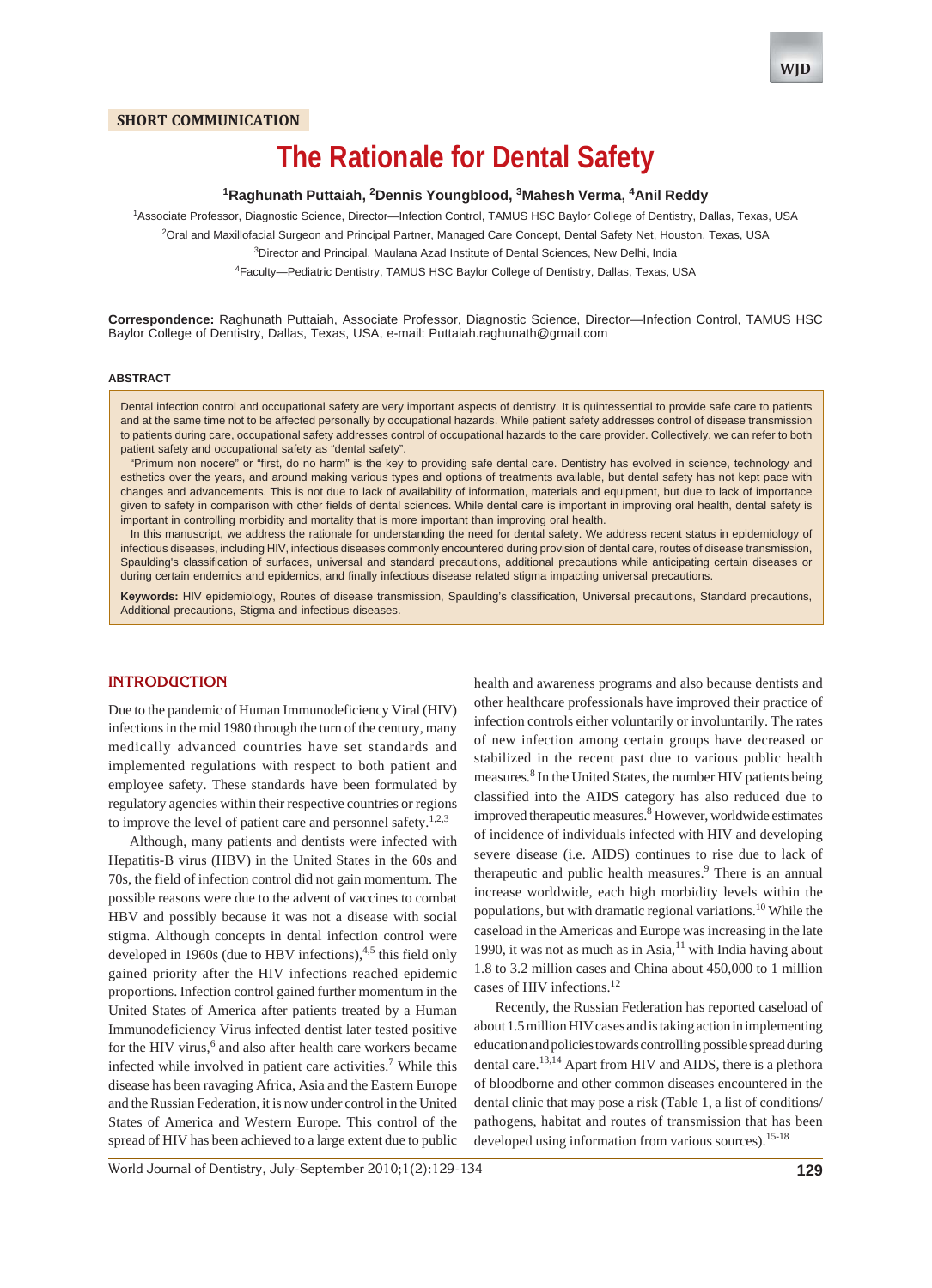#### *Raghunath Puttaiah et al*

| Table 1: Infectious diseases commonly encountered in dentistry |                                                     |                                               |                                                                                                     |  |  |  |
|----------------------------------------------------------------|-----------------------------------------------------|-----------------------------------------------|-----------------------------------------------------------------------------------------------------|--|--|--|
|                                                                | Condition                                           | <b>Habitat</b>                                | Routes of transmission                                                                              |  |  |  |
|                                                                | <b>Sexually transmitted diseases</b>                |                                               |                                                                                                     |  |  |  |
| 1.                                                             | <b>Herpetic Infections</b>                          |                                               | Oral, pharynx, anogenital, skin, viscera, eye Contact-lesion exudate, saliva, sexual contact, blood |  |  |  |
| 2.                                                             | Acute herpetic                                      | Oral, gingiva, pharynx                        | Contact-lesion exudate, saliva, blood                                                               |  |  |  |
|                                                                | gingivostomatitis                                   |                                               |                                                                                                     |  |  |  |
| 3.                                                             | Herpetic whitlow                                    | Fingers, hands                                | Contact-lesion exudate, saliva, blood                                                               |  |  |  |
| 4.                                                             | <b>Goncoccal infections</b>                         | Oral, pharynx, genitals                       | Contact-lesion exudate, saliva, blood, nasopharyngeal<br>secretions                                 |  |  |  |
| 5.                                                             | <b>Chlamydial infections</b>                        | Genitals, eyes, oropharynx                    | Contact-lesion exudate, genital secretions, secretions<br>from eye                                  |  |  |  |
| 6.                                                             | <b>Trichomonas infections</b>                       | Genitals, oropharynx, oral, gastrointestinal  | Contact-lesion exudate, mucosa, saliva, blood, body fluids                                          |  |  |  |
| 7.                                                             | Condyloma acuminatum                                | Anogenital skin, oral, mucosal areas          | Contact-lesion, mucosa, blood                                                                       |  |  |  |
|                                                                | 8. Syphilis                                         | Genitals, skin, oral mucosa, oropharynx       | Contact-lesion, mucosa, saliva, blood, body fluids                                                  |  |  |  |
|                                                                | 9. Infectious mononucleosis                         | Skin, oral mucosa, genitals, parotids, saliva | Contact-mucosa, saliva, lesion exudate                                                              |  |  |  |
|                                                                | 10. Hepatitis B virus infection                     | Liver, blood, body fluids                     | Contact-blood, saliva, body fluids                                                                  |  |  |  |
|                                                                | 11. Hepatitis D virus infection                     | Liver, blood                                  | Contact-blood, saliva, body fluids                                                                  |  |  |  |
|                                                                | 12. Hepatitis C virus infection                     | Liver, blood                                  | Contact-blood, saliva, body fluids                                                                  |  |  |  |
|                                                                | 13. Human immunodeficiency<br>virus infection (HIV) | Blood, oral mucosa, skin                      | Contact-blood, semen, non-intact skin                                                               |  |  |  |
| <b>Respiratory diseases</b>                                    |                                                     |                                               |                                                                                                     |  |  |  |
| 1 <sup>1</sup>                                                 | Common cold                                         | Upper respiratory tract                       | Aerosol, contact                                                                                    |  |  |  |
| 2.                                                             | <b>Sinusitis</b>                                    | Upper respiratory tract                       | Aerosol, droplet                                                                                    |  |  |  |
| 3.                                                             | Pharyngitis                                         | Upper respiratory tract                       | Aerosol, droplet                                                                                    |  |  |  |
| 4.                                                             | Pneumonia                                           | <b>Respiratory tract</b>                      | Aerosol, droplet                                                                                    |  |  |  |
| 5.                                                             | Tuberculosis                                        | <b>Respiratory tract</b>                      | Aerosol, droplet                                                                                    |  |  |  |
|                                                                | 6. SARS                                             | <b>Respiratory tract</b>                      | Aerosol, droplet, intimate contact                                                                  |  |  |  |
|                                                                | 7. Avian influenza (H5N1 Flu)                       | Respiratory tract, gastrointestinal tract     | Aerosol, droplet, intimate contact                                                                  |  |  |  |
| 8.                                                             | A H1N1 influenza (swine flu)                        | <b>Respiratory tract</b>                      | Aerosol, droplet, intimate contact                                                                  |  |  |  |
| <b>Childhood diseases</b>                                      |                                                     |                                               |                                                                                                     |  |  |  |
| 1.                                                             | Chickenpox                                          | Oral, skin                                    | Droplet, contact                                                                                    |  |  |  |
| 2.                                                             | Herpangina                                          | Oral, oropharynx                              | Droplet, contact                                                                                    |  |  |  |
| 3.                                                             | Hand, foot and mouth disease                        | Oral, hands, feet                             | Droplet, contact, ingestion                                                                         |  |  |  |
| 4.                                                             | Rubella and rubeola                                 | Respiratory tract, oral skin                  | Droplet, contact, saliva, blood, exudate                                                            |  |  |  |
| 5.                                                             | <b>Mumps</b>                                        | Parotids, pancreas, testis, CNS               | Droplet, contact, saliva                                                                            |  |  |  |
| 6.                                                             | Cytomegalo virus infection                          | Salivary glands                               | Droplet, contact, saliva, blood                                                                     |  |  |  |
|                                                                | <b>Other common conditions</b>                      |                                               |                                                                                                     |  |  |  |
| 1.                                                             | <b>Hepatitis A virus infection</b>                  | Liver, gastrointestinal tract                 | Ingestion, rarely blood                                                                             |  |  |  |
| 2.                                                             | <b>Hepatitis E virus infection</b>                  | Liver, gastrointestinal tract                 | Ingestion, rarely blood                                                                             |  |  |  |
|                                                                |                                                     |                                               |                                                                                                     |  |  |  |

*Note*: Conditions addressed are frequently seen in the clinics and need to be considered in protecting patients and the dental health care workers. The modes of transmission in dentistry are commonly direct contact with lesions, saliva, blood, oral mucosa, and droplets or aerosols containing infectious agents

Based on the evidence, information and rules local to either the country or region, higher standards of Dental Infection Control and Occupational Safety must be followed by the dental team for the safety of the patients and dental healthcare workers. Disease transfer to the dentist and dental staff during dental care is considered an "occupational exposure" to a given pathogen while disease transfer from one patient to another in the dental clinics is considered "cross-infection". Therefore, the dental health care provider must be knowledgeable about the diseases commonly encountered during dental care and must responsibly provide care to patients without getting infected or infecting patients.

As of today, India has implemented requirements for dental safety. The Dental Council of India has published a book on Dental Safety and has implemented mandatory continuing education requirements of 2-4 hours of training in dental safety annually for all practicing dentists in order to keep their privilege to practice and maintain licensure. The electronic version of this book can be downloaded at no charge at www.dental safety.in.

#### **Rationale**

The rationale is to control iatrogenic, nosocomial infections and potential occupational exposure of care providers to disease causing microbes. The terms "disease control *or* infection control" do not mean total prevention of iatrogenic, nosocomial infections or occupational exposures to "blood and other potentially infectious material" (BOPIM). Although the goals are oriented towards disease prevention, reduction in potential risks of disease spread is only practical.

## **Routes of Disease Transmission**

Routes of disease transmission can be specific to various fields of healthcare. In dentistry, diseases can be transmitted from patient-to-patient, dentist to patient, and patient to dentist when adequate precautions are not followed.<sup>19</sup> Dental Healthcare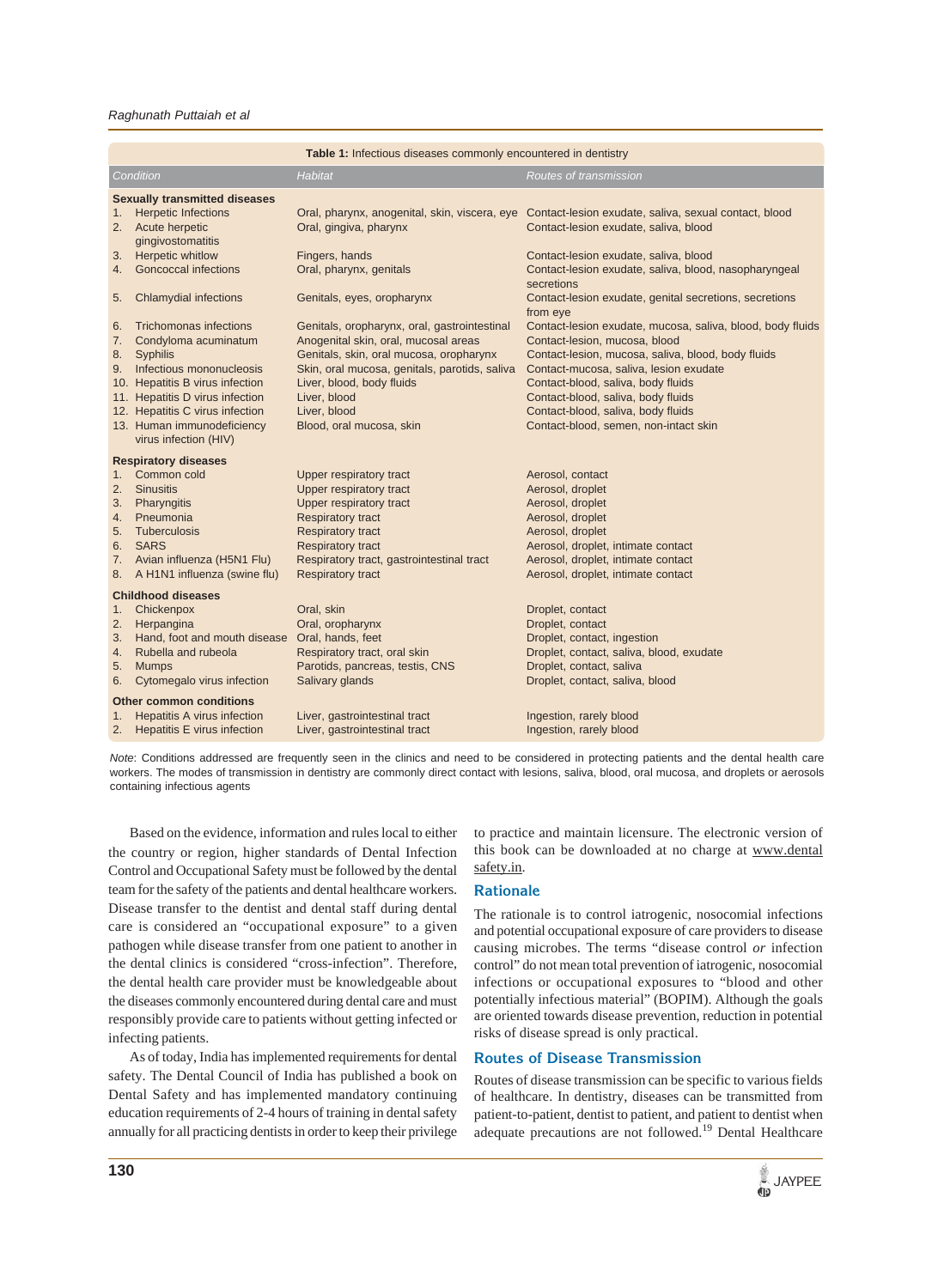#### *The Rationale for Dental Safety*

| Table 2: Adaptation of Spaulding's classification |                                |                                                                                                                                                                                                                                                                                           |                                                                                                                                                                                                                                                                                                                                                                                                                      |  |  |
|---------------------------------------------------|--------------------------------|-------------------------------------------------------------------------------------------------------------------------------------------------------------------------------------------------------------------------------------------------------------------------------------------|----------------------------------------------------------------------------------------------------------------------------------------------------------------------------------------------------------------------------------------------------------------------------------------------------------------------------------------------------------------------------------------------------------------------|--|--|
| Category/<br>level                                | <b>Disease</b><br><i>risks</i> | Control methods                                                                                                                                                                                                                                                                           | Materials/Devices                                                                                                                                                                                                                                                                                                                                                                                                    |  |  |
| Critical                                          | High                           | Sterilization by:<br>- Autoclave<br>Chemiclave<br>Dry Heat<br>- Immersion in full strength<br>glutaraldehyde (8 hours for<br>sterilization and rinsed with<br>sterile water)<br><b>or</b><br>Sterile single-use-disposables                                                               | Items that are used in surgery, which pierce soft and hard tissue-<br>scalpel blades, burs, extraction forceps, elevators, needles, files,<br>bone-rongers, periodontal instruments used in prophylaxis, surgical<br>drains for abscesses, and any other instrument used in surgery,<br>dental explorers, periodontal probes, biopsy punch, surgical drains,<br>endodontic files and reamers, and implants (Fig. 1). |  |  |
| Semicritical                                      | High                           | Sterilization by:<br>Autoclave<br>Chemiclave<br>Dry heat<br>- Immersion in full strength<br>glutaraldehyde (8 hours for<br>sterilization and rinsed using<br>sterile water)<br><b>or</b><br>Sterile single-use-disposables<br>- Clean but non-sterile single-use-<br>disposables supplies | Items that do not necessarily penetrate soft and hard tissues but<br>which cross the vermilion border (lip) into the oral cavity-<br>mouth mirrors, handpiece, anesthetic syringes, chip syringes,<br>amalgam condensers, impression trays, air/water syringe tips,<br>high-volume evacuator tips (Figs 2A and B).                                                                                                   |  |  |
| Noncritical                                       | Moderate<br>to low             | Surface disinfection with intermediate<br>level hospital disinfectants:<br>- Phenols<br>- lodophors<br>Quaternary ammonia compounds<br>-<br><b>or</b><br><b>Disposable Barriers</b><br>$-$                                                                                                | Items used in dentistry, which do not cross the vermilion border or<br>penetrate the soft tissues— chair light handles, instrument trays,<br>high touch work surfaces, bracket tables, chair controls, air/water<br>syringes, hoses and dental chairs (Figs 3A and B).                                                                                                                                               |  |  |
| Environmental                                     | Low                            | Disinfection with intermediate<br>to low level disinfectants:<br>- Phenols<br>lodophors<br>- Quaternary ammonia compounds<br>sanitization:<br>- Scrub wash with soap and water                                                                                                            | Floors, walls and door handles that are not considered high-touch<br>surfaces. General housekeeping rule applies to these surfaces<br>(Fig. 4).                                                                                                                                                                                                                                                                      |  |  |

Workers and patients can further transmit the diseases to their respective families and friends. The common modes of disease transmission<sup>20,21</sup> in the order of severity are:

1. Percutaneous *(high risk)*

Inoculation of microbes from blood and saliva transmitted through needles and sharps.

2. Contact *(high risk)*

Touching or exposing non-intact skin to infective oral lesions, infected tissue surfaces or infected fluids, splash and spatter of infected fluids.

3. Inhalation of Aerosols or droplets containing pathogens *(moderate risk).*

Breathing bioaerosols suspended in the clinics ambient air laden with infective material while using handpieces and scalers or droplet nucleii from coughing.

4. Indirect contact through fomites *(low risk)* Touching contaminated inanimate surfaces in the dental treatment room or operatory.

The risks of disease transmission may vary depending upon host susceptibility, virulence and infectivity of the organism, the dose or number of organisms, period of exposure (timespan) and finally the mode of transmission. Controlling

virulence of all pathogenic organisms or trying to reduce inherent patient susceptibility is next to impossible. A practical approach would be to understand these disease processes, routes of transmission, methods for controlling transmission, and implementing adequate infection control and safety measures during practice to break the chain of infection. Immunization against diseases, use of practical barrier techniques, use of personal protective equipment, engineering and work practice controls, disinfection of contaminated surfaces/equipment, sterilization of critical and semicritical instruments, and use of aseptic protocols during treatment broadly encompass the realm of Dental Infection Control.

# **Standard Precaution and Additional Precautions**

*Standard precautions* are recommended by the centers for Disease control and prevention (CDC) for reducing the risk of transmission of blood-borne and other pathogens during provision of care. In dentistry, standard precautions and universal precautions mean the same. These precautions must be taken for all patients regardless of their diagnosis, reported medical history, presumed infection status or appearance. These precautions apply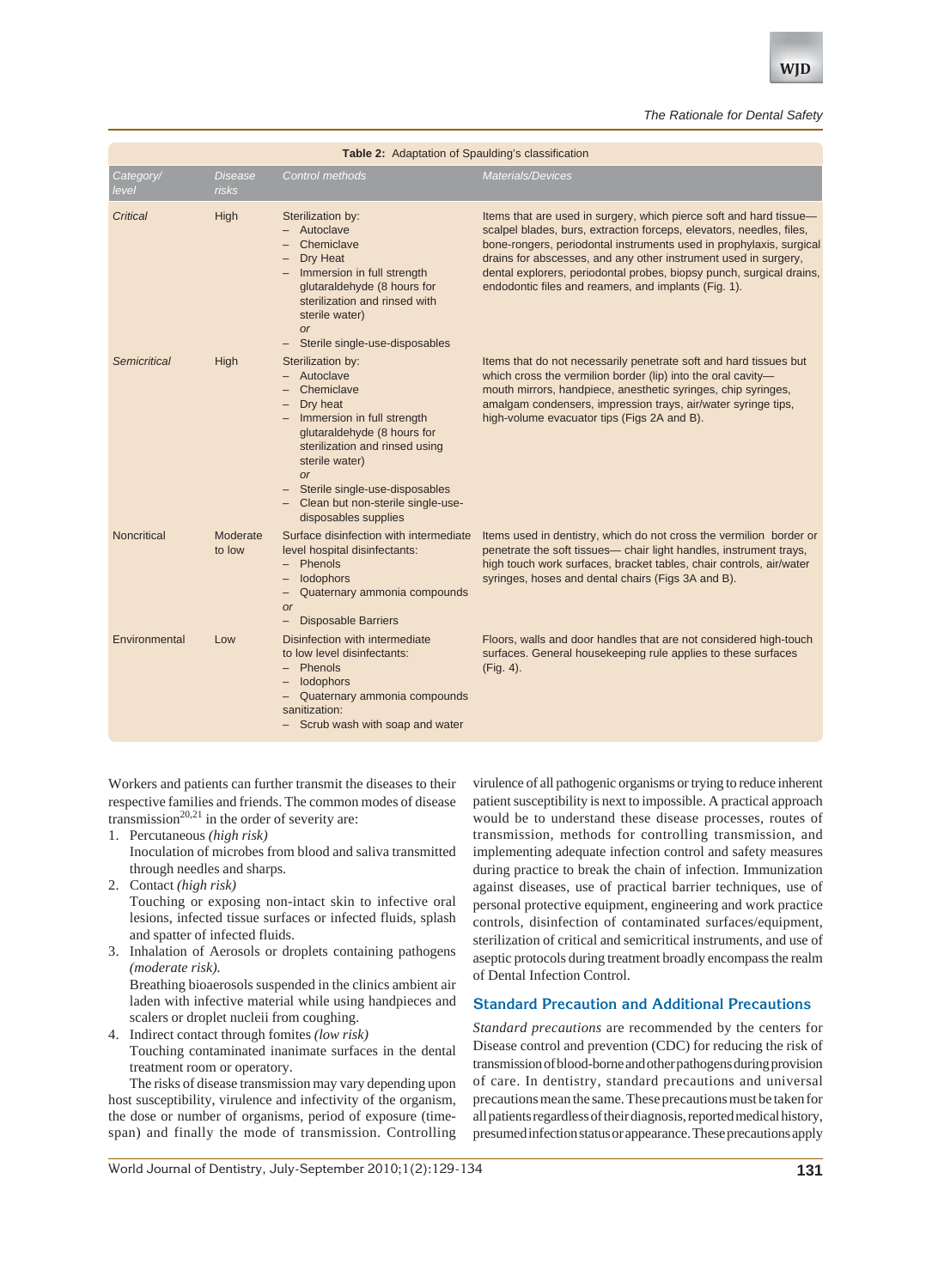

**Fig. 1:** Examples of critical category of devices that must be sterilized between patients or be sterile single-use-disposable items



Figs 2A and B: Examples of semicritical category of devices that must be sterilized between patients, or be sterile single-use-disposable items including clean supplies



**Figs 3A and B:** Examples of noncritical category of device high-touch areas (constantly contaminated) not entering the patient's mouth that need to be decontaminated or barriered between patient. Barriers to be used can be disposable plastic covers, plastic cling-wrap of aluminum foil



Fig. 4: Examples of environmental surfaces category are floors, walls and other surfaces that are not normally touched during patient care, and may be cleaned or disinfected with a low-level disinfectant during routine housekeeping

to mucous membranes, non-intact skin, blood, body fluids, including salivary secretions, other excretions and biopsy/tissue specimens (including extracted teeth). When anticipating exposure to these potential contaminants, the care provider must use adequate precautions, such as wearing personal protective equipment. For example, if we anticipate splash or spatter during oral prophylaxis or preparation of a cavity during caries excavation using a high-speed handpiece with a coolant (water spray), we must wear protective eyewear, facemask, gown and gloves. If we are only doing a suture removal, where there is no generation of splash and spatter, only the use of gloves may be appropriate. We must also clean surfaces (sanitize) and decontaminate (disinfect or sterilize) surfaces/equipment/ instruments based on the potential for disease transmission. We must not base the level of precautions given the appearance or medical history of a patient but base the level of precautions on the procedure to be carried out during patient care.

Additional precautions are specific safeguards for documented or suspected cases infected with highly transmissible or epidemiologically important pathogens (such as TB, SARS, AH1N1 Influenza), where additional precautions above and beyond standard precautions are prescribed to control the epidemic or disease during dental care. Three types of transmission-based precautions are airborne precautions, droplet precautions, and contact precautions or combinations based on routes of transmission that need specific measures of control. For example, during the outbreaks of AH1N1 Influenza (Swine Flu), it may be appropriate to wear full PPE while treating most patients, washing hands more frequently and reducing physical contact with common surfaces and patients. Further, we need to call scheduled patients prior to their appointment and tell them not to come for elective dental care, if they have signs or symptoms of AH1N1 Influenza so as to avoid spreading it to other patients or employees in the clinics. We must also post information for patients on measures to be taken in controlling spread, such as seek medical care immediately, cover the cough with the sleeve of the shirt and reduce contact with others (isolation) till signs and symptoms of the condition have abated.

# **Spaulding's Classification**

• The first level of decontamination is called *sanitization*, a process of thorough physical cleaning to reduce the quantity of microbes and bioburden (normally a solution containing a detergent is used). "Sanitization or thorough cleaning is

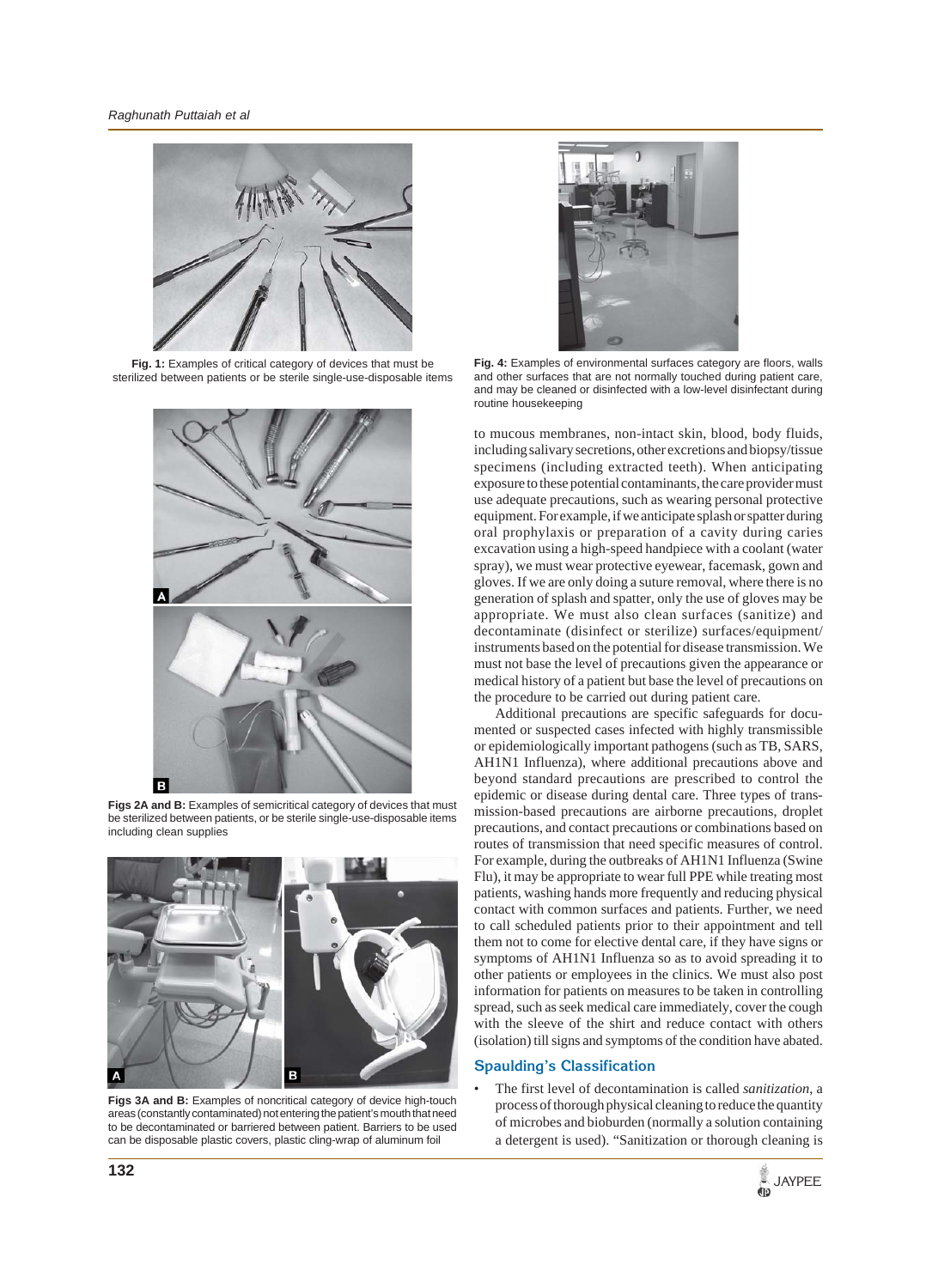

**WJD**